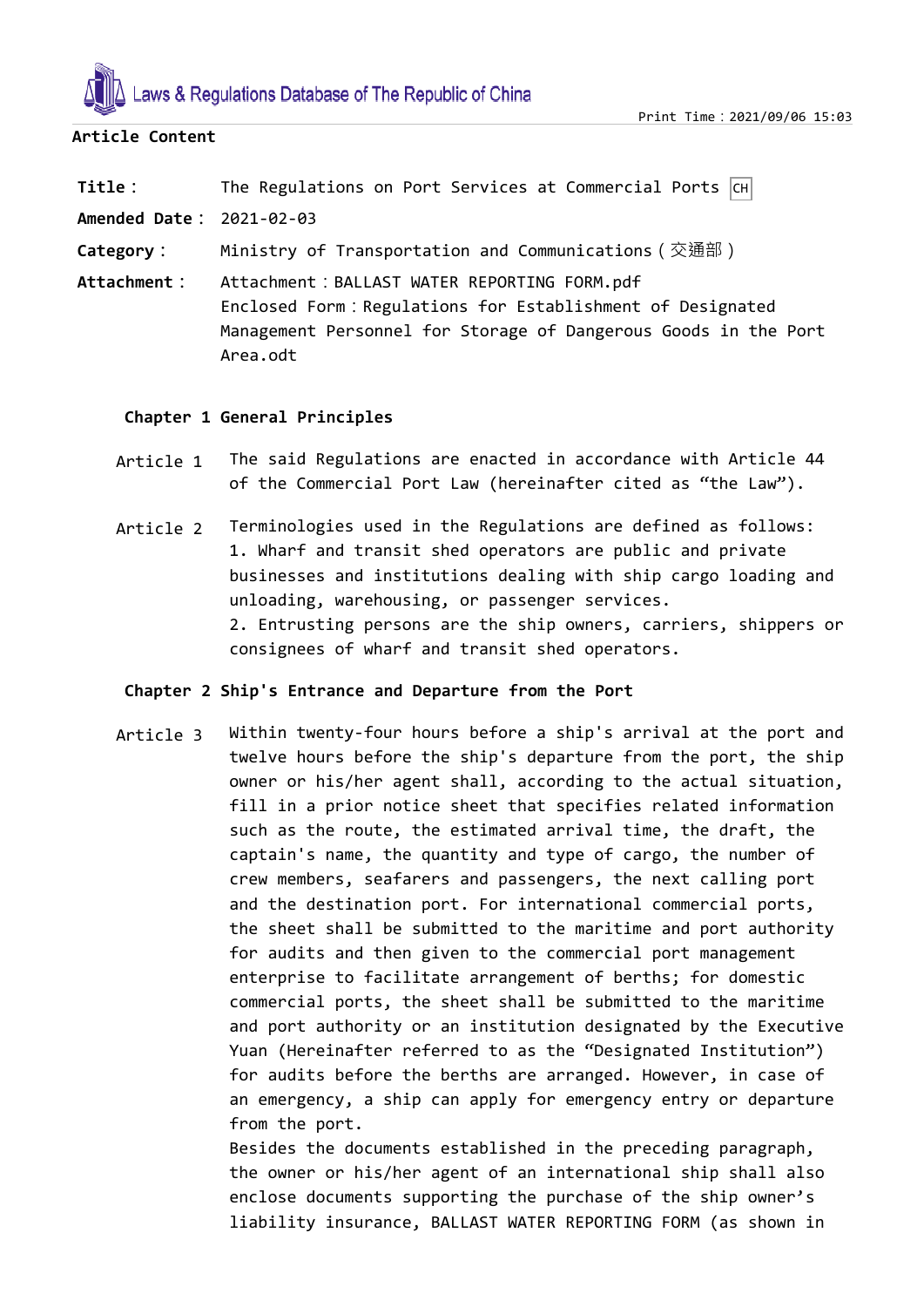the enclosure )

For the owner or his/her agent of an international ship or merchant ship directly sailing to Mainland China regions, he/she shall declare the list of crew members and seafarers prior to departure or arrival; if passengers are present, a list of passengers should also be included.

For the party operating the cargo shipping business, the party shall complete the declaration of the imported Cargo Bay Plan five hours prior to the arrival at the discharging port. The aforementioned prior notices in the preceding two paragraphs may also be faxed or sent through telegraph by the captain of the ship.

For ships other than passenger ships with photocopies or electronic copies of ship document examined by the maritime and port authority or designated institution, the ship owner or his/her agent may apply in advance for the prior notice sheet for the ship's departure from the port prior to its arrival at the port. When the documents submitted are incomplete, the ship owner or his/her agent shall supplement the documents and submit them to the maritime and port authority or designated institution for inspection within five days after the date of the ship's departure; failure to do so shall disqualify the ship owner or his/her agent from applying for the prior notice sheet for ship's departure.

The maritime and port authority or designated institution may establish separate operating directions in a prior notice sheet of the following conditions without conforming with Paragraph 1, Paragraph 3 and the preceding paragraph of this Article: 1. In the case of a public service ship, operating ship owned by the state (state-operated) or private enterprise or transport vessel, if multiple entries at the same port are needed within a certain period of time.

2. In the case of a recreational yacht neither berthing in the commercial port nor entering/exiting the border. Attachment: BALLAST WATER REPORTING FORM.pdf

Article 4 When the computer facilities of the ship owner or his/her agent are connected with those at the maritime and port authority, commercial port management enterprise, its designated institution or one-stop window for customs, port affairs, and trade, the prior notice sheet on the ship's entry and departure and related data may be transmitted electronically. After the above-mentioned electronic data are recorded in the computers of the maritime and port authority, commercial port management enterprise or its designated institution, they are thus considered to have been delivered to the maritime and port authority, commercial port management enterprise or its designated institution. The ship owner or his/her agent may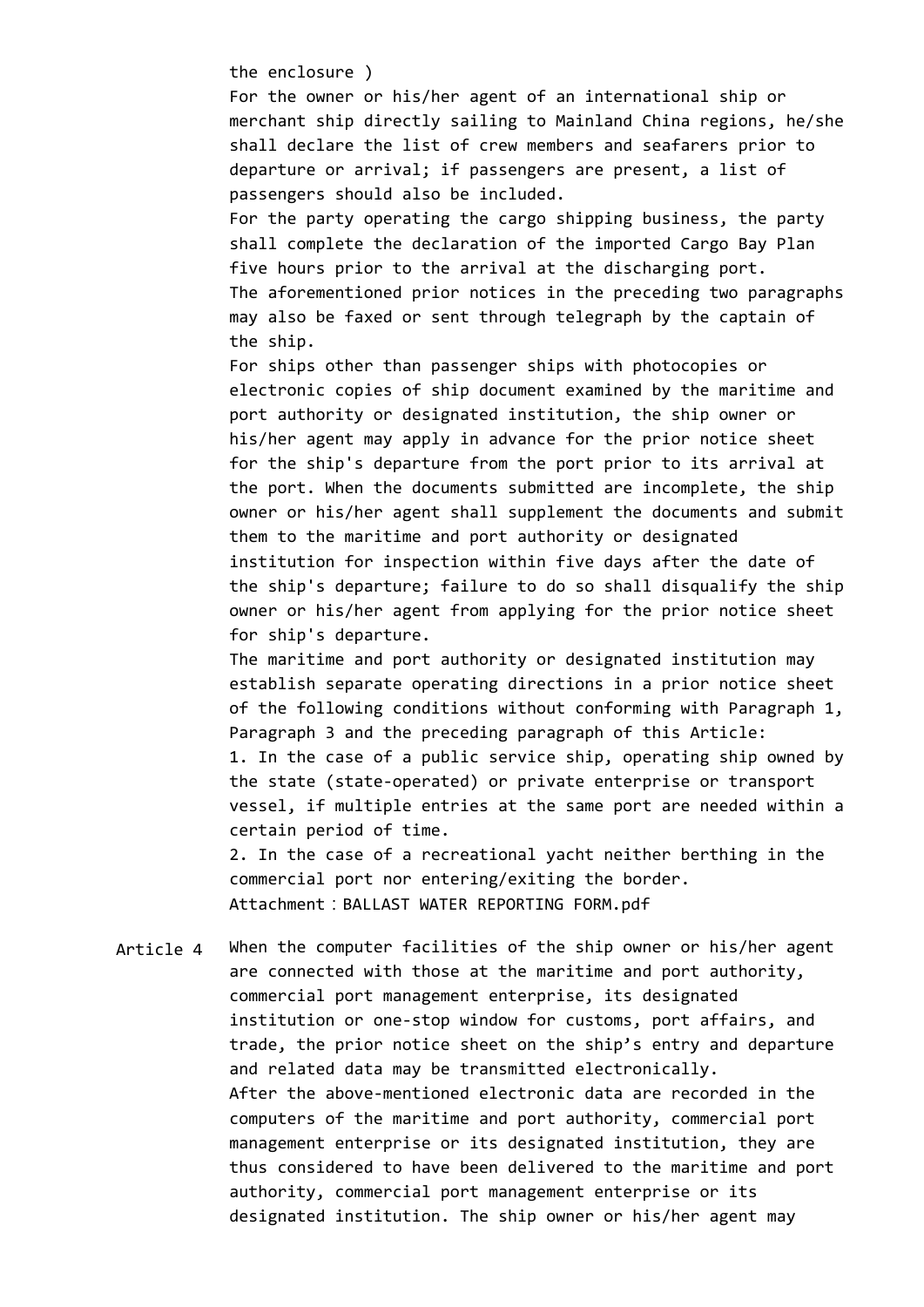review such transmitted electronic data and acquire the transmission time and contents of supporting documents for aperiod of five years following the date of recordation.

- Article 5 For a ship to enter into or depart from a port, the ship owner or his/her agent shall follow applicable laws and regulations in conducting the required procedures with respective authorities. The gap between estimated time and the actual time of the ship's arrival or departure shall not exceed forty-eight hours. Failing to conform to such time gap limit, a new application must be submitted.
- Article 6 Before arriving at an international commercial port, a ship shall contact the signal tower of the port and may only enter the port after the commercial port management enterprise assigns a berth and notifies the ship. Before arriving at a domestic commercial port, a ship shall contact the signal tower of the port and may only enter the port after the maritime and port authority or its designated institution assigns a berth and notifies such ship.
- Article 7 After a ship arrives at a port, the ship owner or his/her agent shall fairly fill out a ships entrance report within twenty-four hours. Such report shall include the purpose of its entrance as well as the ship conditions, and then have it submitted to the maritime and port authority or its designated institution for scrutiny. This may not apply if the maritime and port authority or its designated institution has access to real-time inquiries regarding the ship upon entry into the port by means of its computer facilities.
- Article 8 A ship shall immediately depart from the international commercial port and shall not continue to stay at the berth or in the port area after having finished all required departure inspections by individual authorities. If for any reasons a ship returns to the port within twelve hours after departure, such entry is only allowed after an application is submitted to and approved by the maritime and port authority, and that a berth is assigned by the commercial port management enterprise with related procedures completed as so required.
- Article 9 A ship shall navigate slowly and shall not navigate side by side or overtake another ship when it is in a port area, and it shall not obstruct the navigation of other ships as well. A ship shall bypass or maneuver slowly if encountering another ship which is conducting diving, surveying, dredging, fixing buoy, or other operations under or on the water surface.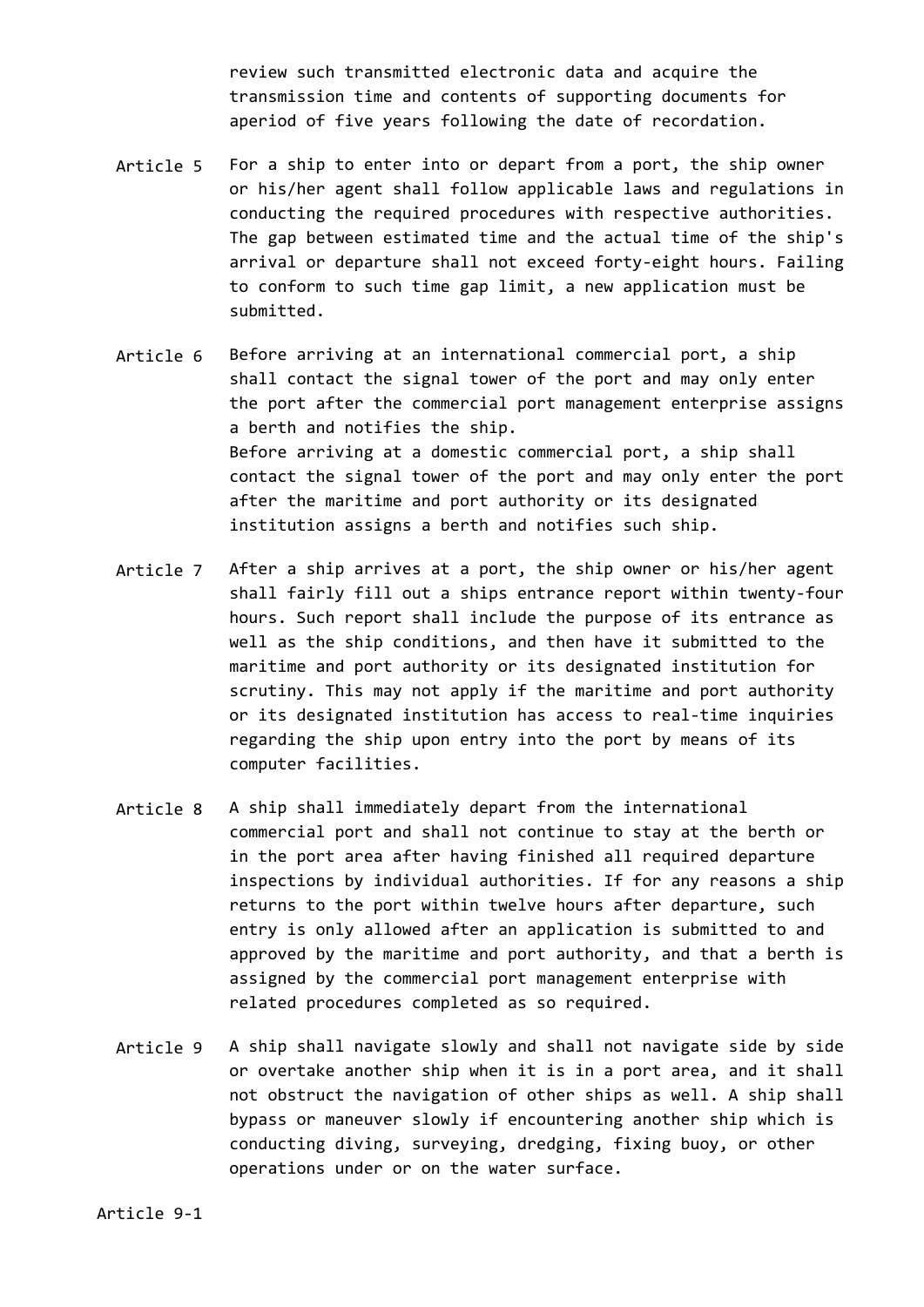The owner or captain must notify the commercial port management enterprise, maritime and port authority or its designated institution and prioritize the necessary disposal measures on board before entering the port or area within the commercial port. if the ship has had leakage or an accident with the dangerous substances contained in the ship, which may compromise the safety of the port area, such as marine and environmental pollution, personal injury, cargo explosion, fire, etc.

The commercial port management enterprise, maritime and port authority or its designated institution can be accompanied by the related competent authorities if necessary and demand the owner or cargo owner to carry out the necessary measures to contain the leakage, change the container, change the cabin, transfer the cabin, unload cargo, or depart from the port area.

Expenses derived from the contingency treatment of the preceding paragraph shall be borne by the ship owner or the cargo owner.

### **Chapter 3 Ships' Berthing and Laying-up at the Port**

Article 10 If a ship cease to load and unload cargoes for more than two hours due to incidents of the ship owner or his/her agent, the cargo owner or his entrusting person, or if a ship fails to depart from the port within two hours after completing its cargo loading or unloading operation, or if a non-operative ship does not depart from the port within two hours after its need of refilling gas or water, rearranging seamen, taking shelter, and repairing work is completed, the commercial port management enterprise, maritime and port authority or its designated institution may ask the ship owner or his/her agent to relocate if such ship affects the allocation work of berths. If the ship owner refuses to relocate upon notice, the commercial port authority may relocate such ship directly. The expenses or damages arising from the above situations shall be paid by the ship owner or his/her agent. When the ship owner or his/her agent needs to relocate the ship upon his/her own will, he/she shall apply for permission with

the commercial port management enterprise, maritime and port authority or its designated institution prior to its action.

Article 11 The owner or his/her agent of a non-operating ship berthing in the port area shall register his contact address with the Commercial Port Management Enterprise, maritime and port authority or its designated institution, and berth his/her ship in the appointed berth and reinforce security measures. If a ship has exceeded its allowed laid up time period, the commercial port management enterprise, maritime and port authority or its designated institution may ask the ship to relocate or evacuate it to another appointed place. If the ship fails to comply, the commercial port management enterprise, maritime and port authority or its designated institution may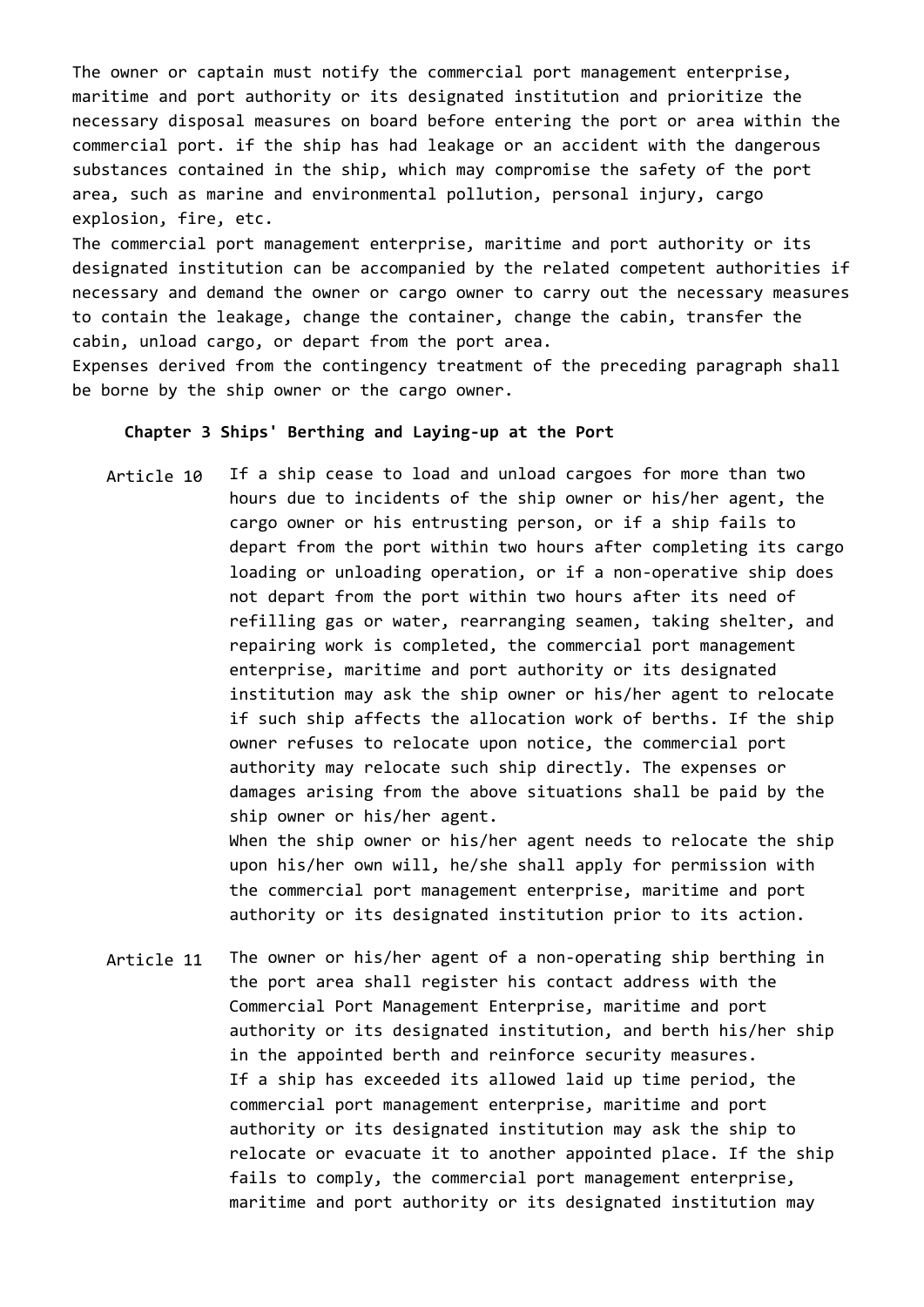directly relocate such ship with the generated expenses paid by the ship owner.

- Article 12 For a ship remaining in the port because of a court attachment, it shall depart from the port or relocate to an anchorage outside the port after the attachment has been lifted within the deadline ordered by the commercial port management enterprise, maritime and port authority or its designated institution. If the ship fails to leave the port by the deadline, the commercial port management enterprise, maritime and port authority or its designated institution will relocate the ship directly with the incurred cost to be paid by the ship owner.
- Article 13 Scrapping of a ship in the port area shall be done in the area or place appointed by the commercial port management enterprise, maritime and port authority or its designated institution.
- Article 14 A ship, which has berthed, shall maintain its mobility at all times. It shall remain at least one-third of seafarers on the deck and in the engine department, respectively, with one Class A officer in each department to take charge and enable the ship to navigate or be able to handle an emergency. The number of seafarers remaining on the following laying-up ships shall not be restricted by the requirement in the foregoing paragraph once it is reported to and approved by the maritime and port authority or its designated institution: 1. Public service ship.
	- 2. Operation ship.
	- 3. Boat.
	- 4. Yacht.
- Article 15 The maritime and port authority or its designated institution shall approve the number of seafarers remaining onboard a ship laying up in the port, to reflect the actual needs, and may assign a representative to inspect it at any time.
- Article 16 The on-duty seafarers who remain onboard of a ship that lays up in the port shall keep a navigation and an engine logbooks respectively in detail and accurately record ship's condition, weather conditions and accidents, which the maritime and port authority and its designated institution may randomly inspect at any time.
- Article 17 After encountering a serious vibration due to a typhoon, bad weather, or a shift of the berth, the captain of a laying up ship shall supervise those seafarers on duty in examining the ship thoroughly and send a formal report to the maritime and port authority or its designated institution for endorsement. If necessary, the maritime and port authority or its designated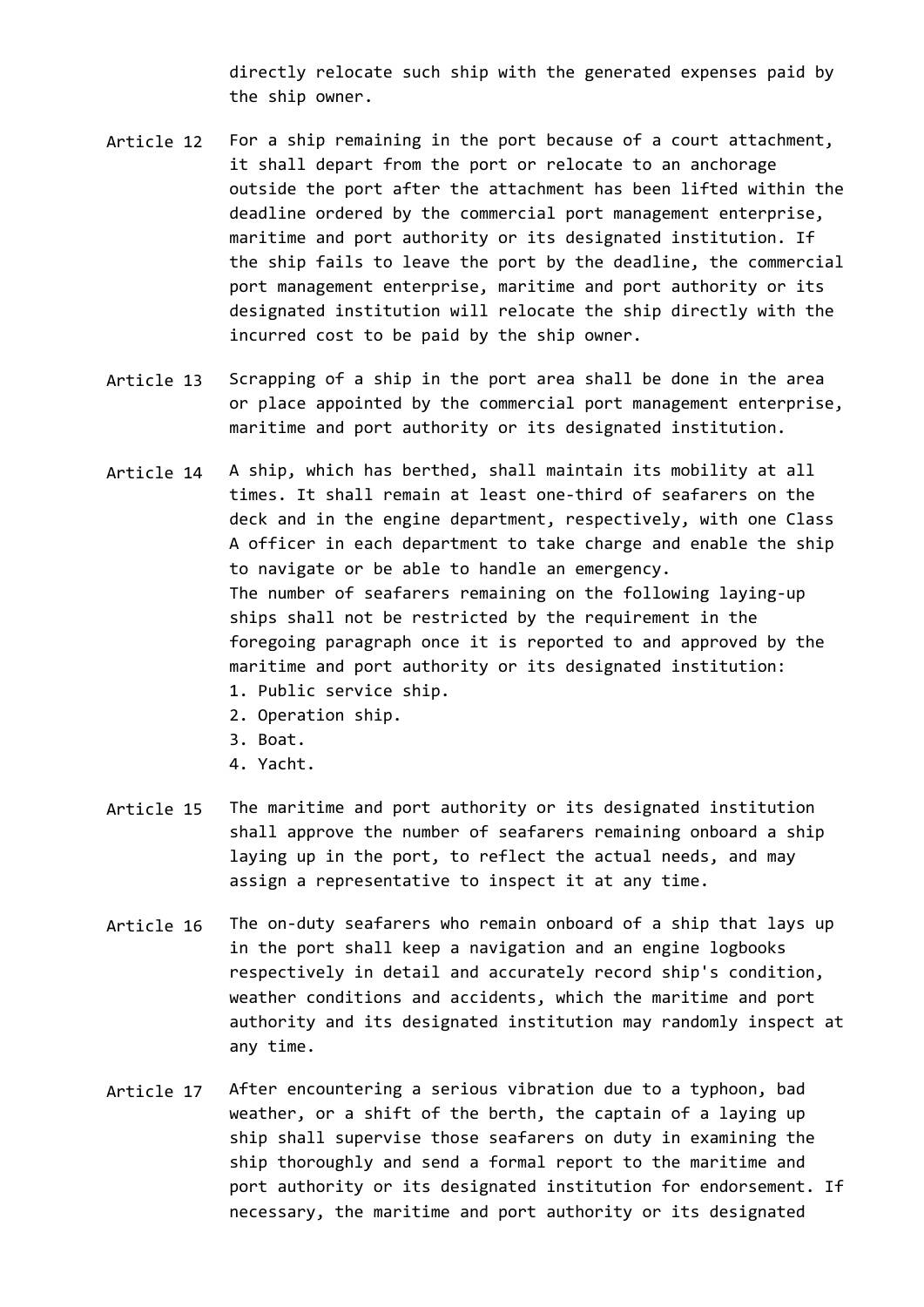institution is entitled to assign a representative to inspect the ship and require the captain to take necessary responsive measures.

### **Chapter 4 Port area safety and pollution prevention measures**

#### **Section 1 General Rules**

- Article 18 For individual operators or vehicles entering or leaving the controlled areas of a commercial port, the person in charge of the respective operations or owner of the respective vehicle shall submit the appropriate documents and apply with the commercial port management enterprise, maritime and port authority or its designated institution for the port area permit. The operators and vehicles shall be inspected by port police before being granted access. Crew members and seafarers may access the controlled areas only after they are approved by the National Immigration Agency and inspected by the port police force.
- Article 19 Unless approved by the commercial port management enterprise, maritime and port authority or its designated institution, a public service ship, an operation ship owned by a state-run or private enterprise, a launch, or a tourist ship shall not navigate and operate within the port area. The number of the above ships shall be limited to reflect the actual needs. If the ship mentioned in the preceding paragraph has been replaced by a new one, the old ship shall be scrapped or moved from the port area.

Article 20 A ship and floating equipment in the port area shall not be engaged in the following activities: 1.Violating laws or regulations to carry persons, cargoes or dangerous substances. 2.Soliciting passengers or cargoes in an improper way, or violating laws or regulations to carry passengers and tour around the port. 3.Exceeding the scope of business, or the navigation area as provided. 4.Berthing alongside another ship not for the purpose of operation in the absence of permission, or berthing or staying in the neighboring area of a merchant ship. 5.Berthing, loading/unloading cargos, or letting passengers and seafarers get on or off the ship at a place other than an appointed area 6.Navigating at night without showing signal lights or signal flags or sounding stereo box or signals at will 7.Arbitrarily entering or departing from the port without permission from the commerical port management enterprise,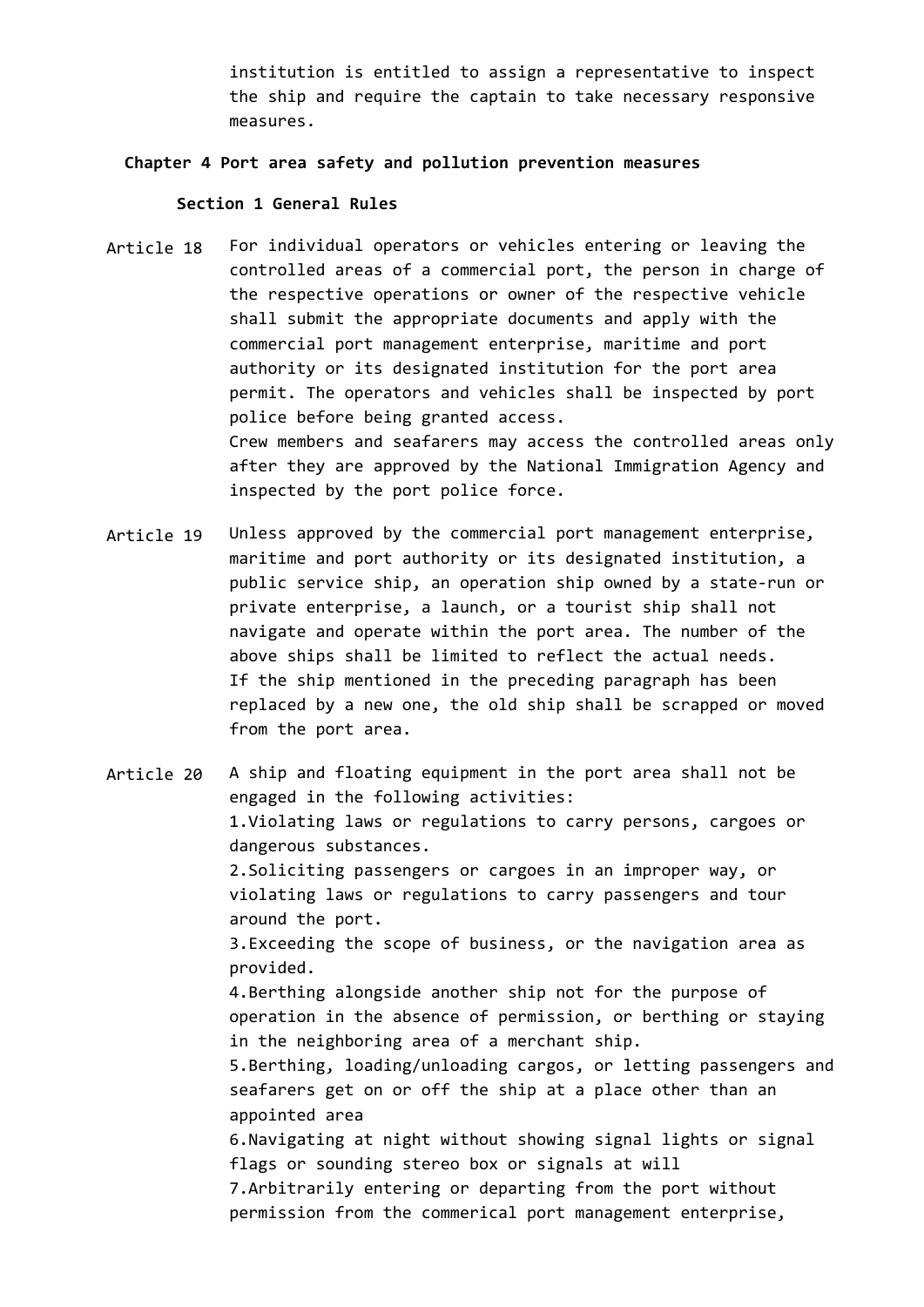maritime and port authority or its designated institution 8. Drainage of untreated ballast water.

9. The use of fuel ships with sulfur content that does not comply with the provisions of this Law or does not adopt measures of similar reduction effect during their entry and exit of the port is found without the limits, except for any of the following circumstances:

(1) If qualified fuel cannot be purchased or the port of call has a temporary equipment failure within the schedule, documents should be attached with the declaration of forecast statement made upon entry to the port.

(2) The renovation report or replacement plan shall be approved by the maritime and port authority, and the renovation or replacement shall be completed within the deadline.

(3) Other matters force majeure

10.Being engaged in other behavior affecting the security of the port area announced by the maritime and port authority or its designated institution and reported by the commercial port management enterprise to the maritime port authority for announcement.

Article 21 One, who operates in a port area, shall not be engaged in one of the following acts:

1.Exceeding the scope of operation as permitted.

2.Disturbing public order of the port area.

3.Assigning or borrowing a business permit or pass in the absence of permission.

4.Employing workers who are not permitted by the authorities. 5.Entering the port area to continue operations during business suspension imposed by the authorities.

6.Causing pollution or mess at the port area during its operation.

7.Being engaged in other behaviors affecting the security of the port area announced by the maritime and port authority or its designated institution and reported by the commercial port management enterprise to the maritime port authority for announcement.

Article 22 The following operations in the port area are subjected to permission from the commercial port management enterprise, maritime and port authority or its designated institution: 1.Holding a ship's launch ceremony, testing the ship's engine, or calibrating a ship's navigation equipment. 2.Towing a ship into or out of a dry dock. 3.Conducting welding or smelting work. 4.Demonstrating life saving techniques in water. 5.Holding various maneuvers or ceremonies. 6.Hampering ships' navigation and port operations.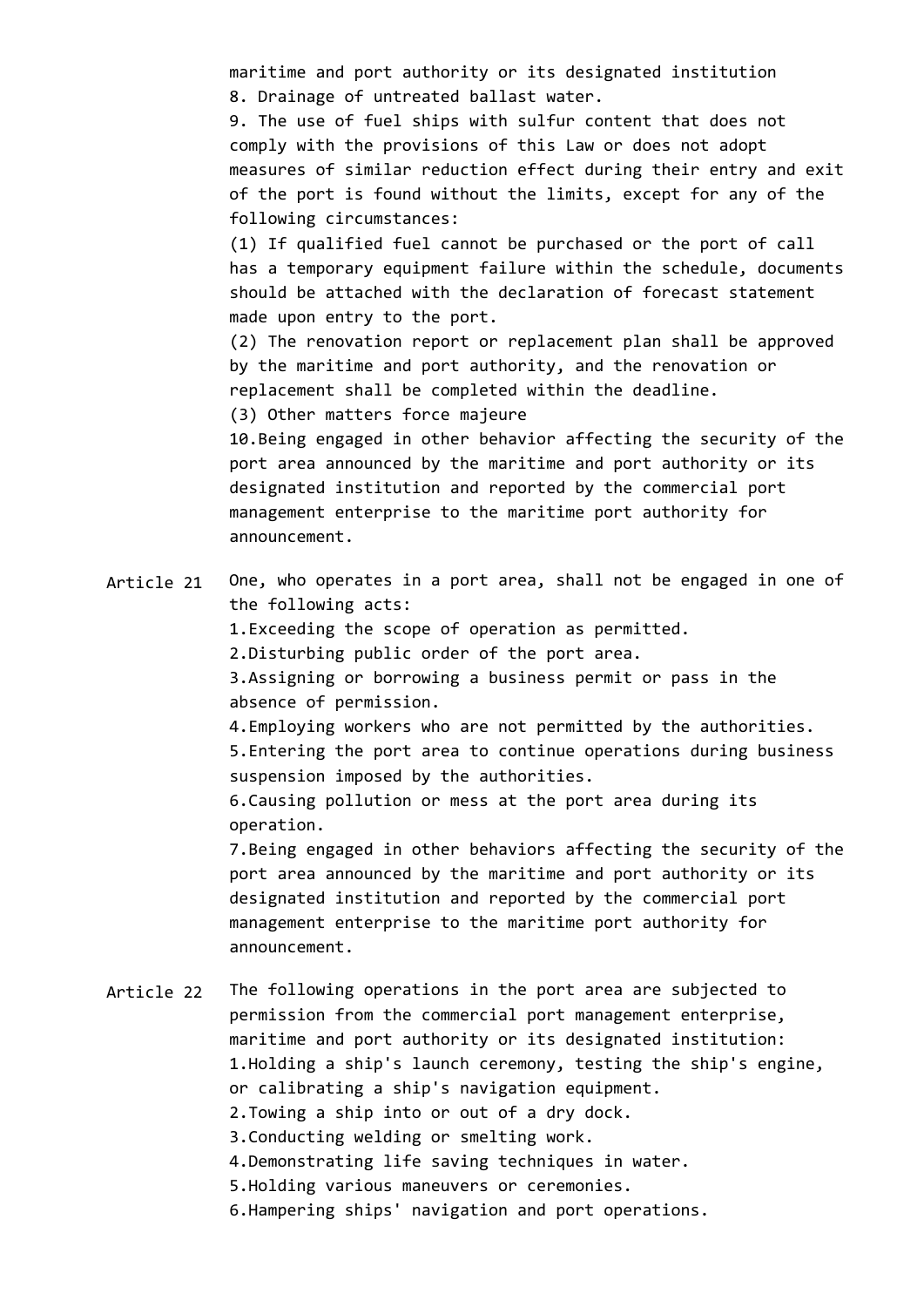7.Setting off signal bombs, fireworks, or other explosives 8.Being engaged in other behaviors undermining port facilities announced by the maritime and port authority or its designated institution and reported by the commercial port management enterprise to the maritime port authority for announcement.

Article 23 The commercial port management enterprise, maritime and port authority or its designated institution and a wharf and transit shed operator are entitled to refuse an entrusting person's application or to stop loading, unloading or handling the cargoes under one of the following circumstances: 1.Contraband cargoes. 2.Uncompleted procedures for customs permission.

3.Nonconformity between entrusted entries or tonnage of cargoes and reality

4.Safety concern.

5.Unpaid or delinquent required wharf and transit shed charges unless otherwise agreed.

6.Noncompliant labels or identification.

7.Failure of the entrusting person to provide cargo quantity, tonnage, measurement, and other related operational data.

- Article 24 The maritime and port authority or its designated institution, if necessary, may give notice to the state-run or private enterprise to provide information on the condition of the wharf and transit shed facilities, deployment of personnel, number and maintenance of equipment and tools, etc., for inspection. The commercial port management enterprise shall, upon permission from the maritime and port authority, may obtain the business operation information of the public-run or private enterprise mentioned in the preceding paragraph. If the loading/unloading capacity does meet the required standards or is of safety concern, improvements shall be demanded within a given deadline. Failure to make improvements by the deadline which ends up in undermining operations at the commercial port may lead to termination of contract.
- Article 25 While conducting ship's loading or unloading operations, or scrapping of a ship or other operations undertaken by other state-run or private enterprises within a port area, the operator shall clean the fuel, waste water, discarded materials, and garbage and shall not discard or dump them in the port area. If the operator fails to do so, the commercial port management enterprise, maritime and port authority or its designated institution shall clean them on the operator's behalf with those cleaning expenses paied by the ship owner or the operator.
- Article 26 To maintain the security and sanitation of the port area, the maritime and port authority or its designated institution is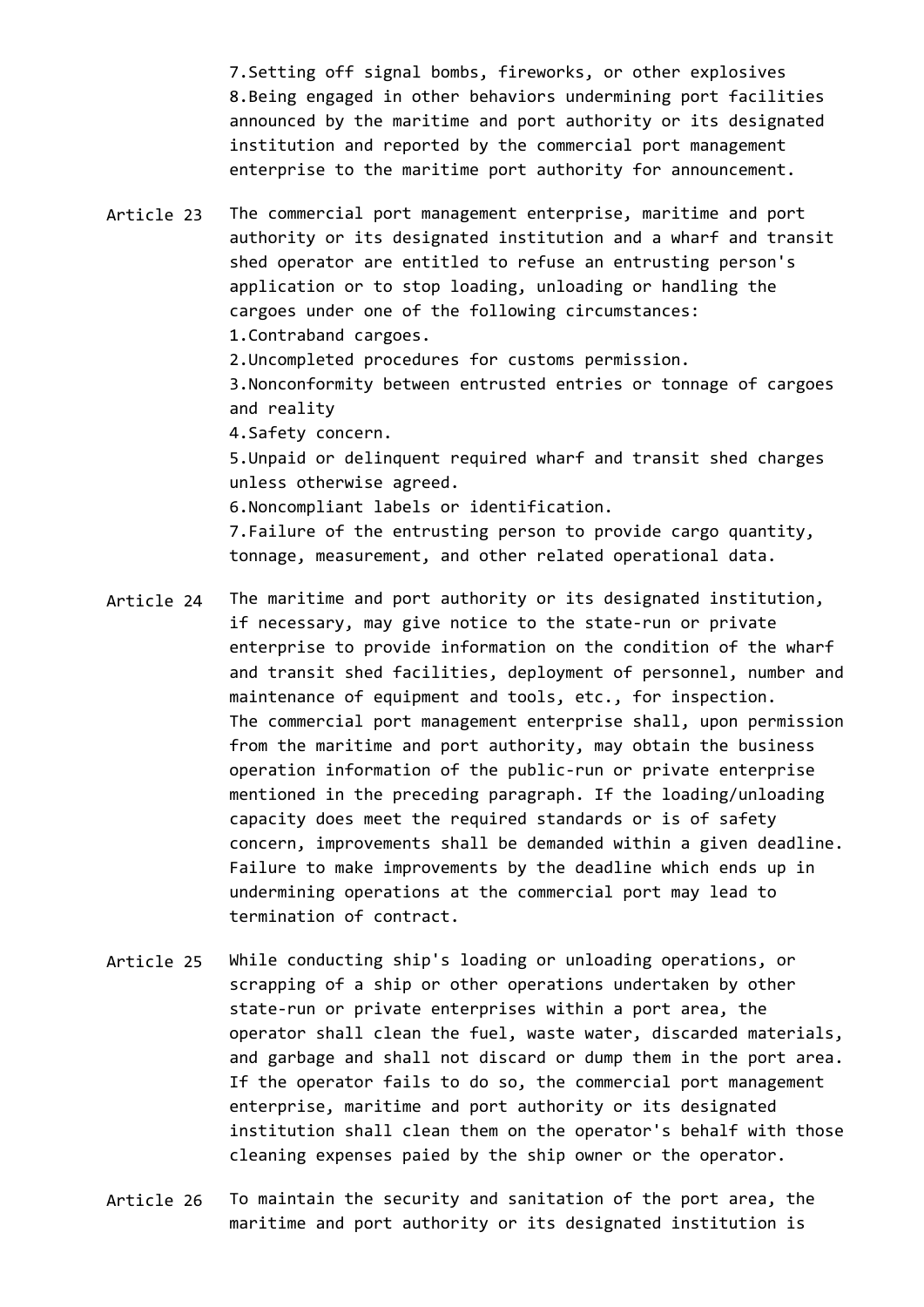entitled to send a representative to board a ship or enter factories, fields or gas stations of adjacent state-own or private enterprises for inspection.

- Article 27 Except for designated bathing beaches, swimming is prohibited in commercial port areas.
- Article 28 For areas officially announced to be open for public fishing within the commercial port areas, the commercial port management enterprise, maritime and port authority or its designated institution may entrust related well-registered associations to be in charge of people's safety and vehicle management.

### **Section 2 Loading or Unloading Dangerous Substances**

Article 29 In order to enhance the security of the port area, the maritime and port authority or its designated institution may consult with the appropriate authorities, groups or operators to form a safety task force that monitors or directs the loading or unloading, transport, and storage of dangerous substances, and handles incidents.

> Public and private businesses and institutions engaging in the operations of dangerous goods in domestic commercial ports shall regularly report the information on the quantity of stored dangerous goods to the commercial port management enterprise, maritime and port authority or its designated institution. The work shall be conducted according to the regulations of the operating manual for dangerous goods in port areas as drafted by the maritime and port authority or its designated institution.

Article 29-1 Public and private businesses and institutions engaged in the operation of dangerous goods in international commercial ports shall formulate storage and release management plans for the dangerous goods and submit them to the commercial port management enterprise for review; after review, the commercial port management enterprise shall submit such plans to the maritime and port authority for inspection prior to implementation.

> Public and private businesses and institutions engaged in the operation of dangerous goods in domestic commercial ports shall formulate storage and release management plans for the dangerous goods and submit them to the maritime and port authority or its designated institution for review prior to implementation. The storage and release management plan of the dangerous goods mentioned in two prior paragraphs shall contain the following contents:

- 1. Basis.
- 2. Purpose.
- 3. Range of location.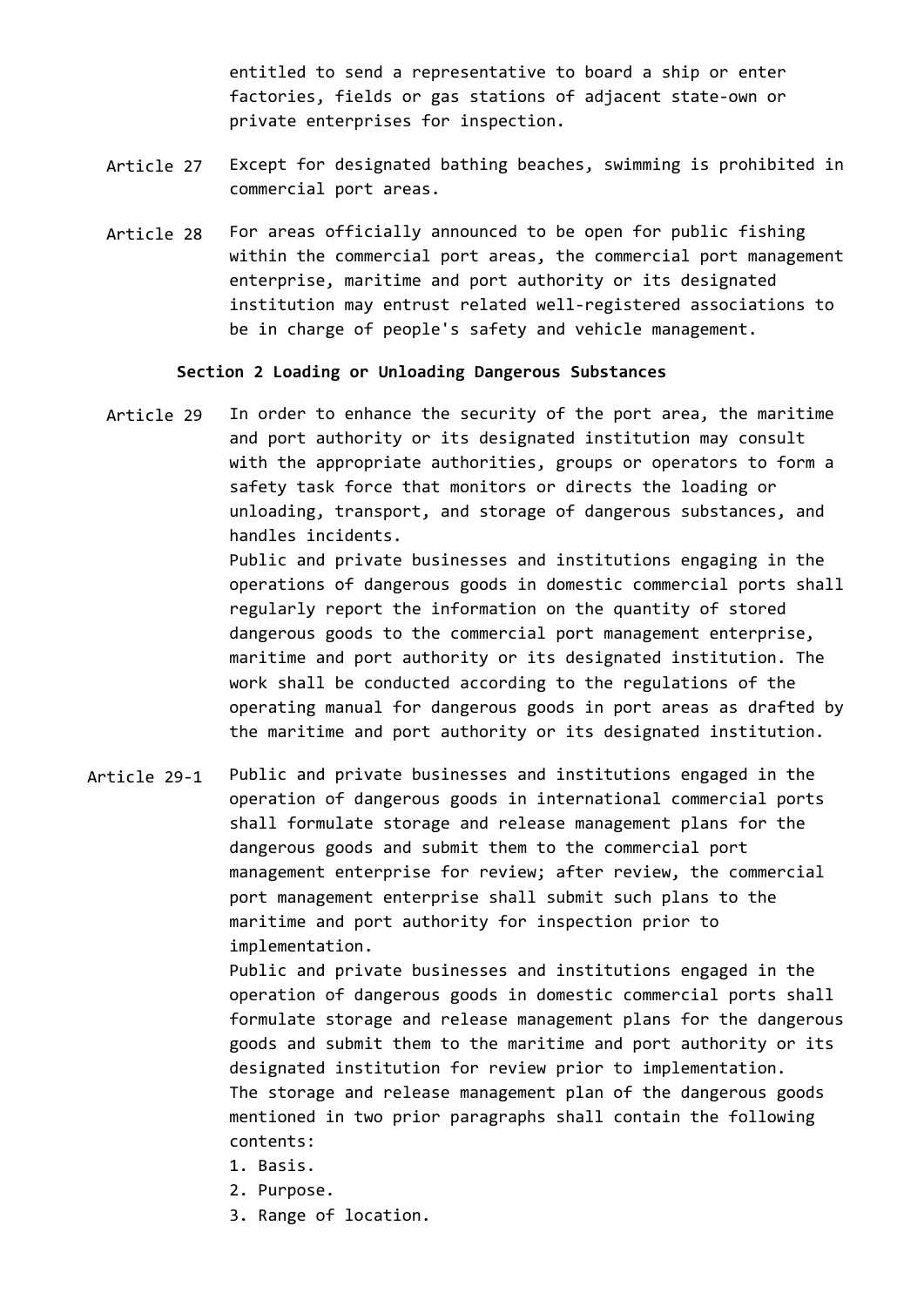- 4. Site information.
- 5. Control of storage and release zones.
- 6. Loading/off-loading management.
- 7. Storage and release management.
- 8. Regular reporting mechanism.

9. Description of internal control mechanism and hazard prevention.

10. Response measures for accidents Publicly owned businesses shall carry out the two aforementioned plans after they have been reviewed and approved; the commercial port management enterprise, maritime and port authority or designated institution may request the publicly owned businesses to review and update the plans when necessary.

Article 29-2 Public or privately owned businesses in charge of the loading and storage of dangerous goods in the port area shall designated personnel dedicated to the storage management of dangerous goods. The list of personnel shall be submitted for inspection by the maritime and port authority or designated institution at the end of every January or when there is a shift in personnel positions.

> The designated personnel in the previous paragraph shall be trained and qualified by the maritime and port authority or designated institution, and has obtained a certificate of training; please see the enclosed form for the regulations on training classification, number of personnel, training hours and training course contents.

Enclosed Form:Regulations for Establishment of Designated Management Personnel for Storage of Dangerous Goods in the Port Area.odt

- Article 30 (cancellation)
- Article 31 The ship carrying dangerous substances shall hang a red flag during daytime and a red light at night in the obvious place to warn the other ships not to approach.
- Article 32 Except container ship, bow of other ships mentioned in the preceding article shall berth toward the outer port and shall not drop the anchor. However, the aforementioned shall not apply to the ship which could not turn around to berth or must drop the anchor because of the influences of wind and flow velocity in narrowed waters.

The preceding proviso for the ship could not turn around to berth or must drop the anchor because of the influences of wind and flow velocity in narrowed waters, the ship shall pick up the anchor immediately after berthing.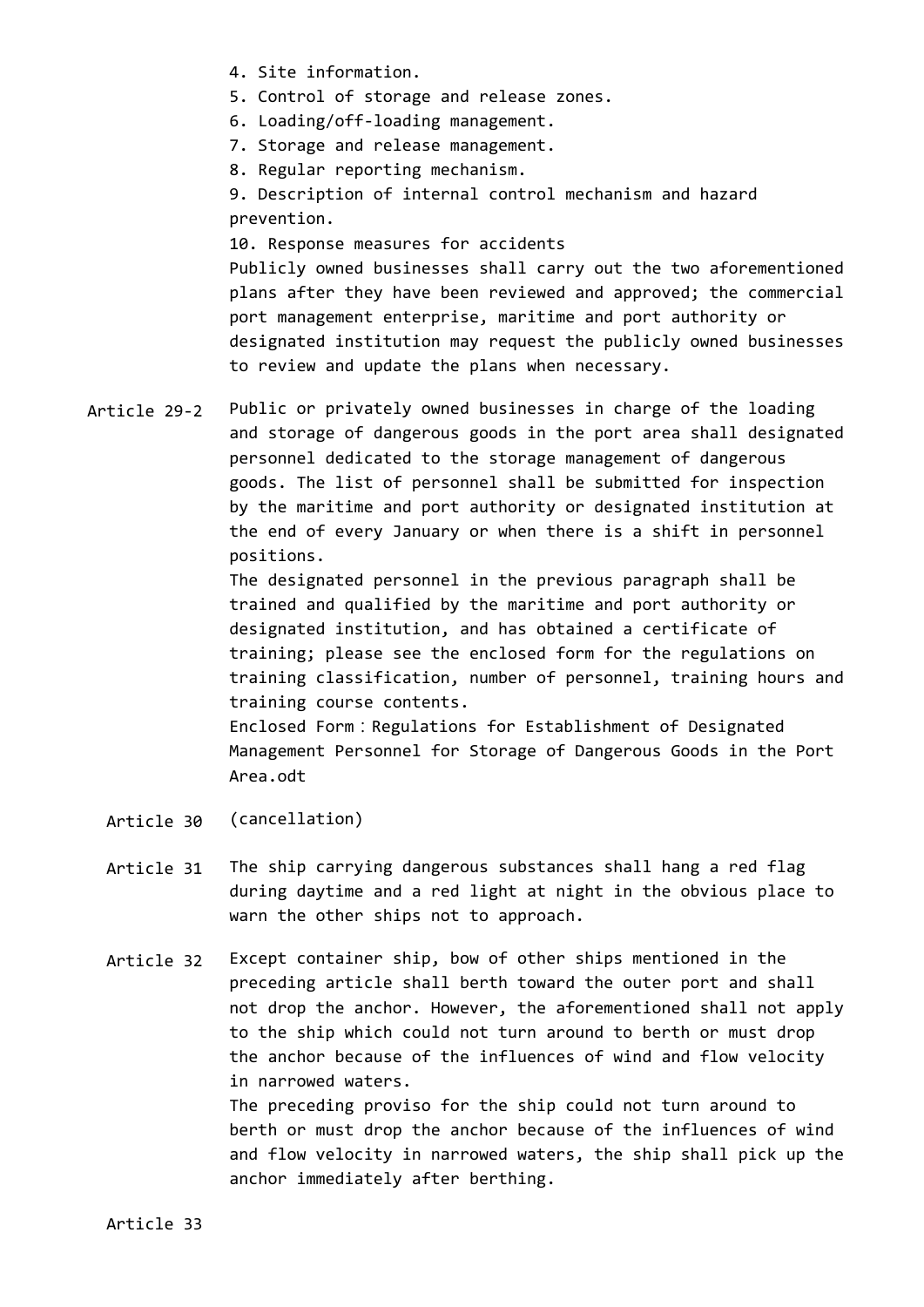For ships carrying dangerous substances, the entrusting person shall fill up an application sheet with the following information within twenty-four hours before the ship arrives at the port and obtain the approval from the commercial port management enterprise, maritime and port authority or its designated institution before operations commence:

1.The classification, UN number, name, nature, quantity of and loading/unloading precautions for the dangerous substances.

2.Name and phone number of the entrusting person.

3.Name and phone number of the supervisor on site.

4.The type and quantity of transport vehicles and their time of arrival at port. 5.Other information that shall be specified.

If the vessel in the preceding paragraph has traveled for less than 24 hours, the matters mentioned in the preceding paragraph shall be provided five hours prior to the ship's arrival.

- Article 34 While accepting an entrusted loading or unloading operation, a wharf and transit shed operator shall stop the operation immediately and have the entrusting person completed related procedures as required if dangerous substances are found that have not been permitted by the commercial port management enterprise, maritime and port authority or its designated institution or are different from the contents of permission.
- Article 35 While loading or unloading dangerous substances, the entrusting person shall assign a supervisor to be on site to be in charge of contact and handling abnormal situations. Also, he/she shall work under the supervision of the chief on site assigned by the wharf and transit shed operator.
- Article 36 A tanker applying for entering a port for repairs shall have its oil gas cleaned first. The gas free certificate issued by a survey organization shall also be sent to the commercial port management enterprise, maritime and port authority or its designated institution for permission before entering the port.
- Article 37 A tanker shall perform oil loading or unloading operations at a place assigned by the commercial port management enterprise, maritime and port authority or its designated institution. During the operation, fences or oil pollution blocking amenities shall also be set up and firefighting facilities shall be in place to enclose the operation area. The operator shall immediately clean the oil spillage or leakage, if any, and notify the commercial port management enterprise, maritime and port authority or its designated institution. The tanker shall depart from the port or stay in the appointed mooring site, after finishing up loading or unloading of oil, or refilling ballast water, or the inspection of the holds and the detachment of the connecting pipeline.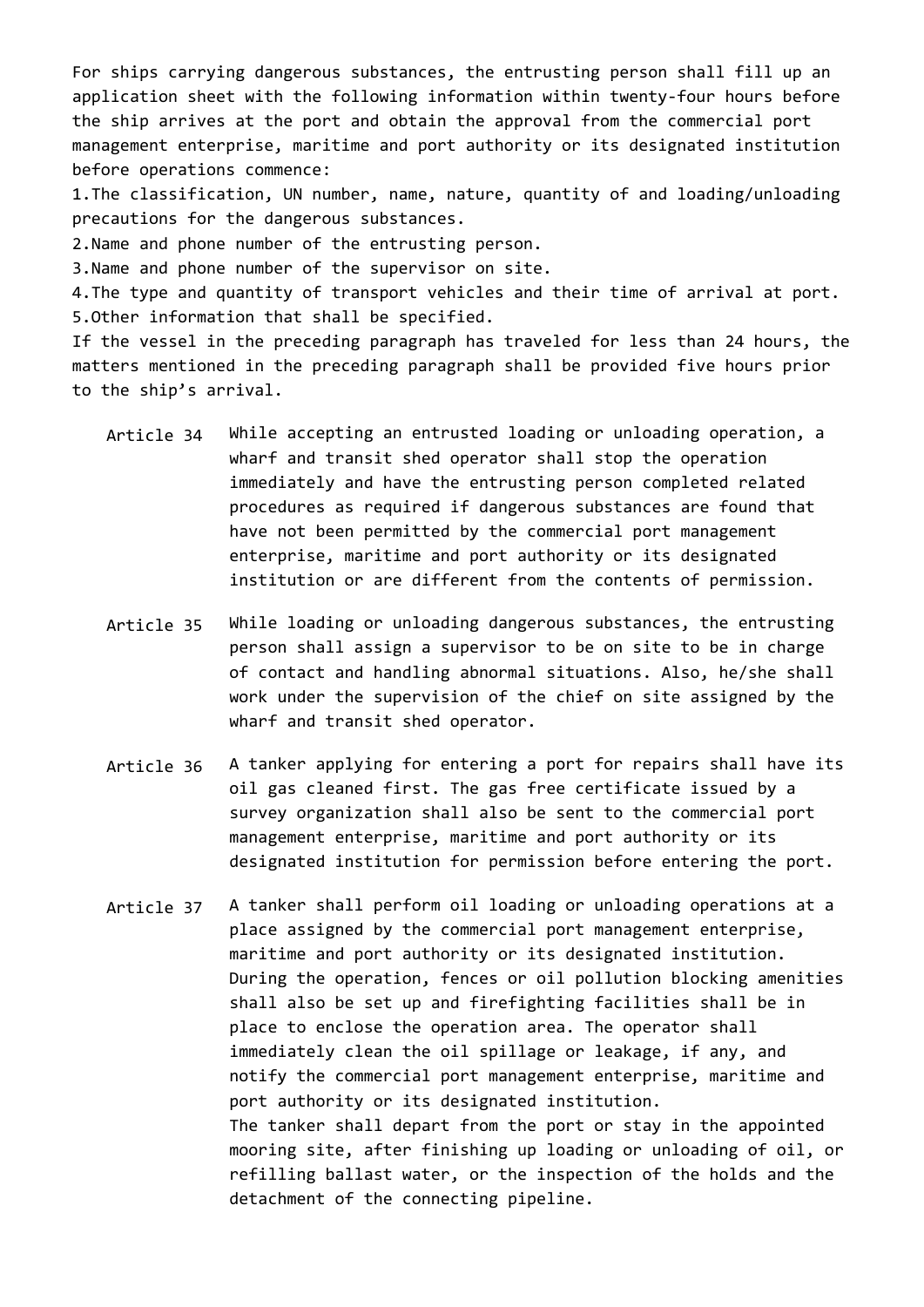When other ships are refueling, the first two provisions shall apply.

- Article 38 The captain shall comply with all the emergency measures concerning safety with regard to loading and unloading oil or refueling operations adopted by the commercial port management enterprise, maritime and port authority or its designated institution or the oil pumping station under particular circumstances.
- Article 39 There should be Class A officers responsible for supervising loading or unloading of oil, checking hold or cleaning hold. It is the minimal requirement to have one officer on duty on the deck and in the two engine departments, respectively.
- Article 40 When a ship carrying dangerous substances is loading or unloading or is berthing, the wharf and transit shed operator or the ship operator is entitled to take necessary measures depending on the nature of the dangerous substances.
- Article 41 (cancellation)
- Article 42 The entrusting person should properly pack dangerous substances and secure with? related marks and symbols according to the IMDG Code. They also must be properly stored by the the wharf and transit shed operators. Authorities may send representatives for a joint inspection if needed.
- Article 43 When a ship carrying layover dangerous substances must enter the port again to load / unload other goods or dangerous substances, the entrusting person shall specify in the request form classification, UN number, name, quantity, and storage location of the said layover dangerous substance and submit one copy of the through cargo hold manifest to the wharf/transit shed operator for reference. The abovementioned ship shall, in compliance with dangerous cargo regulations, not carry specified combinations of dangerous substances. Other cargo holds shall be installed for separation. Cargo holds for the layover dangerous substances shall remain sealed during transit.
- Article 44 In case of emergency that occurs during loading or unloading of dangerous substances, the supervisor and technicians on site shall deal with it promptly. The chief on site assigned by the wharf and transit shed operator shall adopt rescue and responsive measures, and report to the related authority.
- Article 45 After having finished loading or unloading dangerous substances, the wharf and transit shed operator shall clean up the site and conduct a safety check.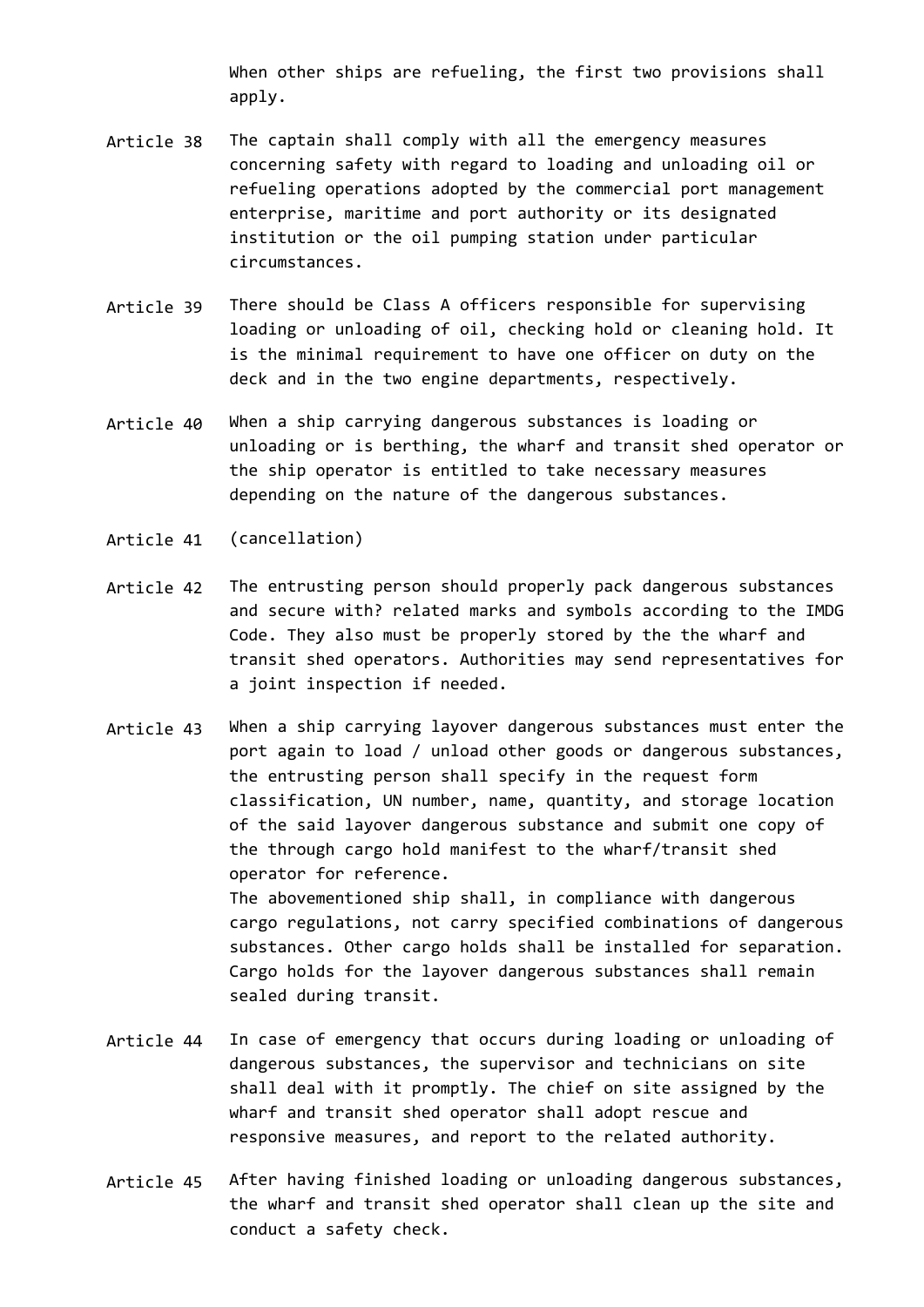Article 46 When a ship transports dangerous substances into the port area, for the use of the ship or for the port operations, the ship owner shall report to the commercial port management enterprise, maritime and port authority or its designated institution for permission.

#### **Section 3 Ships in Distress or Taking Shelter**

- Article 47 A ship in distress or taking shelter shall contact the port's signal tower, which should then report to the maritime and port authority or its designated institution.
- Article 48 A ship in distress or taking shelter shall complete the following procedures immediately after berthing in the port: 1.It shall prepare the notice sheet for the ship to enter the port with the passengers' list and the seafarers' roster and submit them to the maritime and port authority or its designated institution for inspection. 2.The ship in distress shall submit sea protest to the maritime and port authority or its designated institution for authentication.

3.The captain shall prepare and submit required documentation on the ship to the maritime and port authority or its designated institution for verification.

# **Section 4 Ship Repairs**

- Article 49 The ship owner or his/her agent shall, before repairs, fill up a ship repair application form with a photocopy of the ship repairer's company or commercial registration and have them submitted to the commercial port management enterprise, maritime and port authority or its designated institution for approval.
- Article 50 A tanker or a ship carrying flammable or explosive dangerous substances shall not conduct welding or melting works and shall not dismantle the main engine for examination and repairs before completely discharging or cleaning up oil gas.
- Article 51 While a ship is under repairs in a port area, the ship operator shall assign a representative on site exclusively to monitor the repairs. The repairman shall assign a responsible person on site, who shall be under supervision of the supervising personnel, to take necessary safety measures. On every welding and smelting site, one of the following firefighting equipment should be in place: 1.Liquid or foam fire extinguishers with the contents volume no less than nine kilograms. 2.Carbon dioxide fire extinguishers with the contents of carbon

dioxide no less than five kilograms.